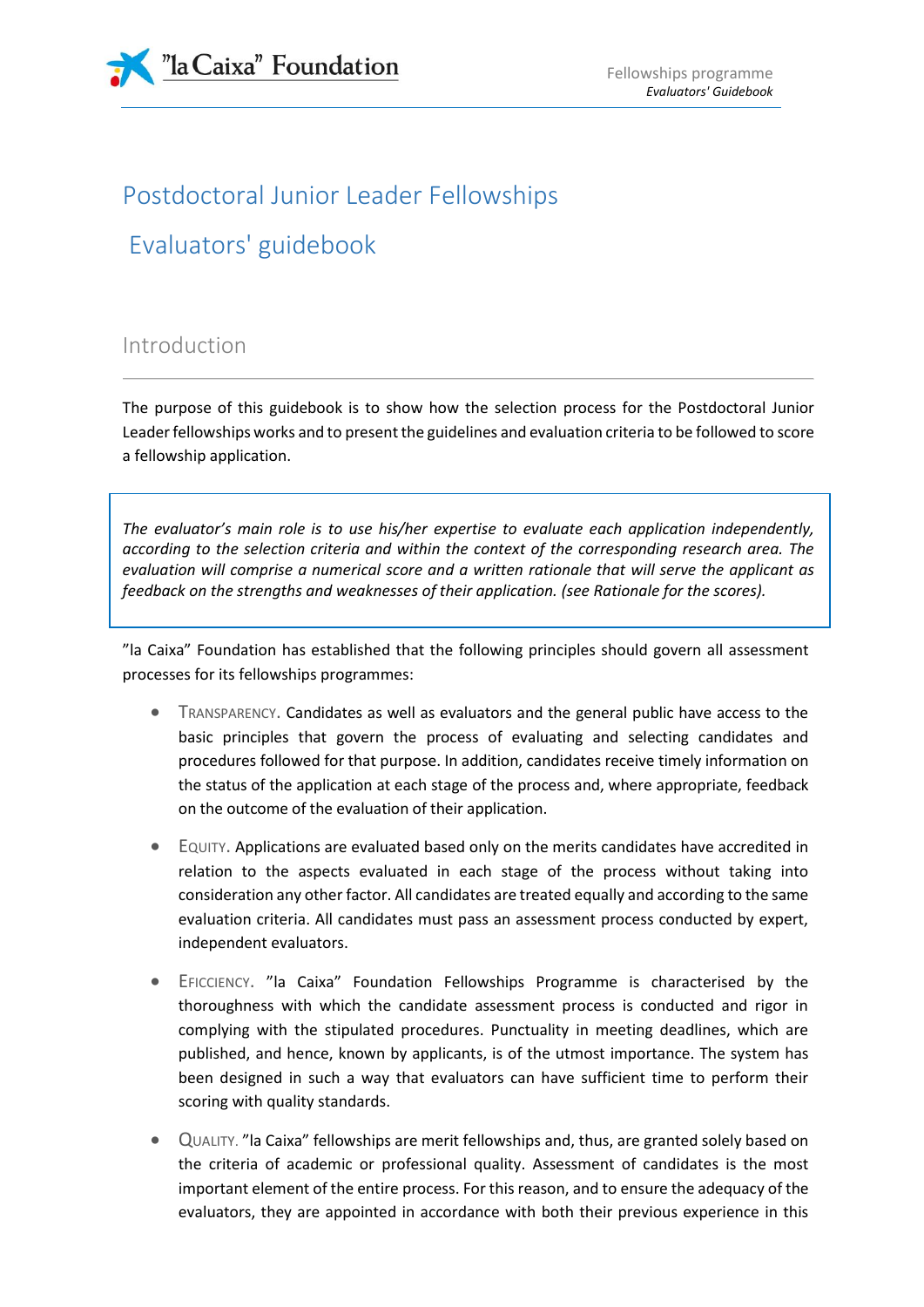

type of evaluation processes and their merits. They are accredited according to conventional formulas for measuring academic and/or scientific productivity.

The evaluation and selection of applications is carried out taking into consideration the recommendations of the European Science Foundation published in the Peer Review Guide.

The assessment process of an application is comprised of a maximum of three parts:

- a) **Eligibility**
- b) **Remote preselection**
- c) **Final selection based on face-to-face interviews**

# Stage 1: Elegibility

The "la Caixa" Foundation Fellowships Programme examines all applications received and rejects those that do not meet the criteria published in the call guidelines.

The administrative office of the "la Caixa" Foundation Fellowships Programmes checks, for each call and programme, the suitability of the applications submitted within established deadlines. In particular, this office ensures that requests sent to the evaluators are eligible in regard to:

- Compliance with the formal requisites of the call (nationality, required documentation, academic situation, etc.)
- Accreditation of prior studies to enter the postdoctoral programme.
- Level of knowledge of a foreign language, if required.
- Type of studies and centre of destination.
- Research and professional experience, where applicable.

Therefore, the evaluators must consider as formally eligible all applications submitted to them for examination and scoring.

# Stage 2: Remote preselection evaluation

#### INTRODUCTION

Each eligible application is sent to an evaluation panel composed of at least two evaluators with experience in the discipline of the application and with a solid CV of publications and/or contributions in said area. Applications receiving the highest scores in each panel will be submitted for the following stage.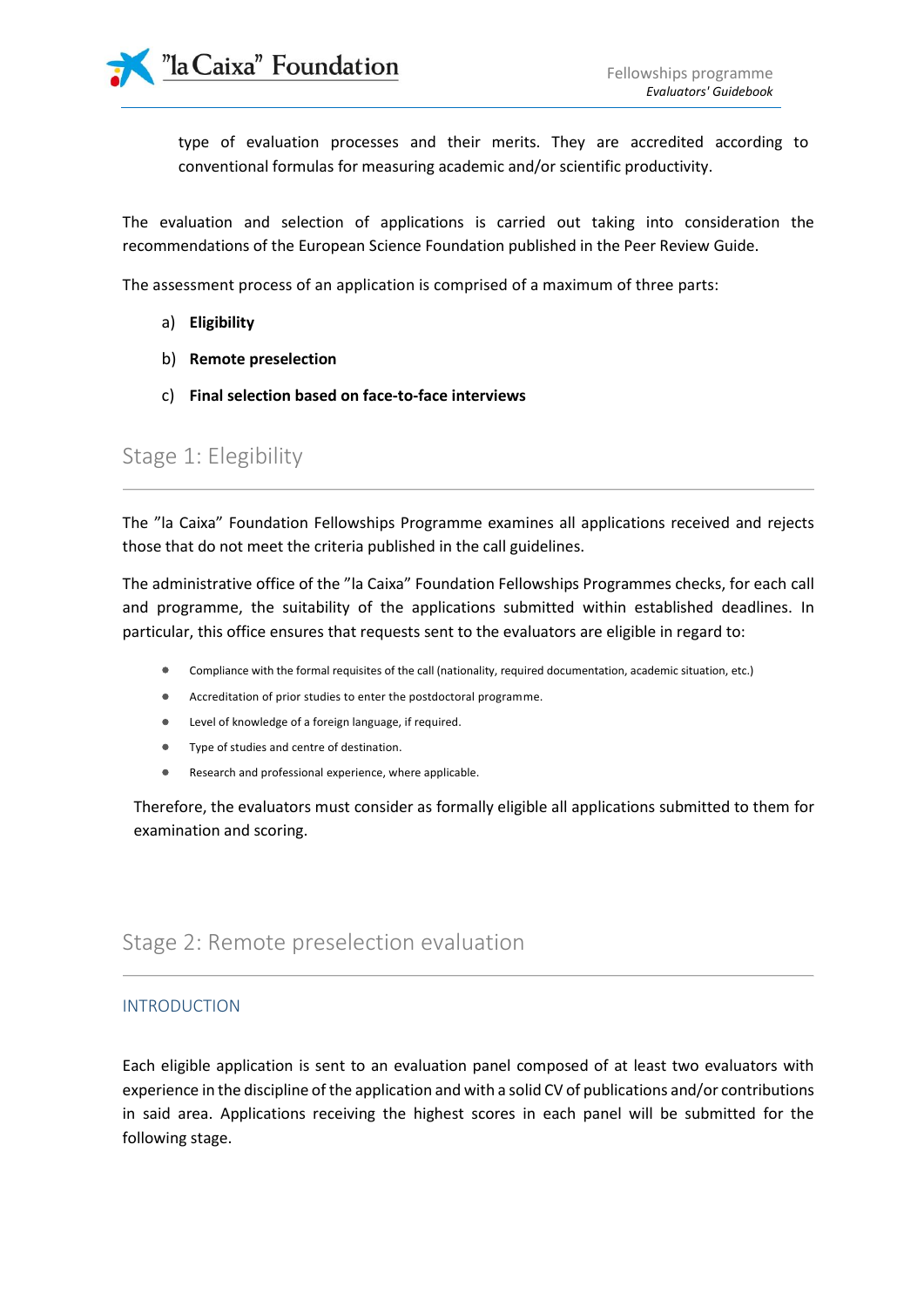

The panels are formed according to fields of discipline. Applications are assigned to the corresponding panels in response to the applicant's choice, expressed in their application. The list of fields of discipline can be found in Annex 1 of this document.

#### PANELS

The panels are formed from the database of evaluators maintained by the "la Caixa" Foundation Fellowships Programme Office. These evaluators have both expressed their willingness to be part of the evaluation panels as well as their adequacy in the disciplinary field to which they are assigned.

The organisation of the programme follows a suitable rotation of evaluators that are part of the assessment panels each year. In general, and for a six-year period, the same evaluator may not participate in more than three calls (each call corresponds to one year).

Similarly, the Programme Office will ensure that at least one third of the pool of evaluators who participated in the previous call's assessment process is renewed annually.

Panels will be composed in accordance with criteria of scientific competence and diversity. As far as possible, gender parity and diversity of origin, both geographical and academic, will be intended. In the same way, the diversity of types of institutions to which evaluators belong, will also be promoted. A balance will be sought between universities, research centres and, where appropriate, representatives from professional sectors. Participation of former "la Caixa" Foundation fellows will especially be promoted, provided they can accredit levels of knowledge and experience required to be part of the assessment panels.

Evaluators involved in the remote assessment process sign an agreement with "la Caixa" Foundation by which they undertake to maintain the confidentiality of applications examined.

To ensure experts' maximum independence, the list of evaluators (name, job position, institution and country of origin) will be made public at the website of the programme only after the fellowships are awarded without specifying in which part of the process they have been involved or on which selection panel they have taken part.

#### *Aggregation or disaggregation of panels*

It has been established that a disaggregation process is activated when, for the same programme, self-assigned candidates within the same discipline exceed a certain number. Thus, the process ensures that in no case do evaluators receive more than the maximum number of applications that, in each case, have been established.

Similarly, when the number of applications assigned to the same discipline is very low, the preselection procedure includes the possibility to add to the same panel applications from different disciplines, provided there is a certain affinity and/or proximity between them.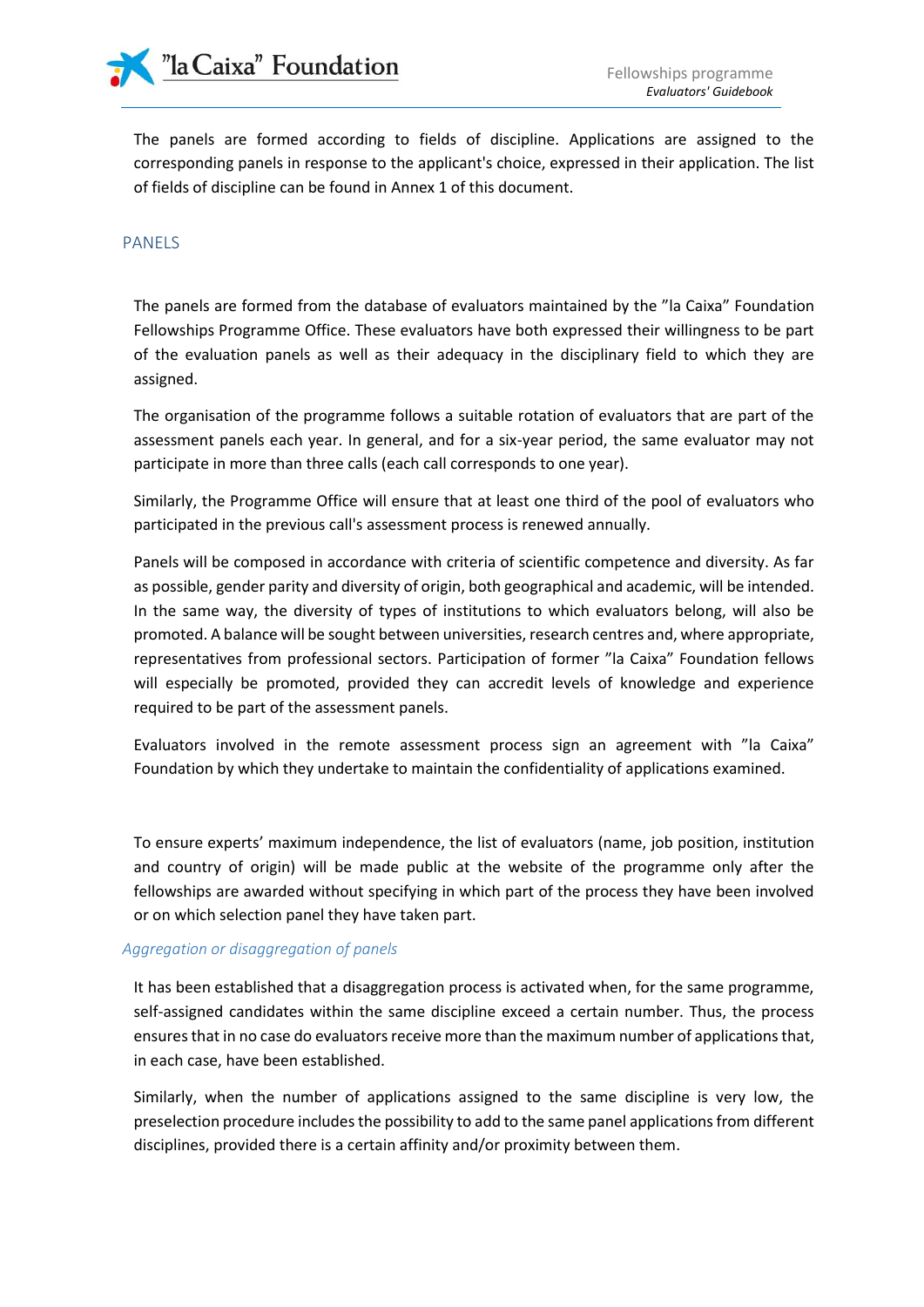"la Caixa" Foundation

## EVALUATION OF AN APPLICATION

Each application is assigned to an evaluation panel consisting of at least two evaluators which expertise coincides with the application discipline or in a closely related area. These evaluators independently review each of the applications, without there being contact or discussion between them.

The preselection process is performed remotely via an online platform specifically designed for this purpose.

Evaluators are provided with a password that give them access to the information and documentation for each of the applications assigned to the panel to which they belong.

Evaluation of an application is comprised of three parts:

- a) The scoring of each aspect for which evaluation is required. (See Preselection criteria document)
- b) Indication of the expertise level with the subject evaluated.
- c) Rationale for the scores.

## *The scoring of the aspects for which evaluation is required*

Evaluators who conduct the examination and the scoring of applications in the remote assessment process must score the following three aspects of an application:

- **1. Excellence of professional background (50%):** professional background will be assessed in relation to the stage of the candidate's career. The relevance and contribution of the candidate to the articles published in scientific journals (citations, impact factors, etc.), scientific and technical books or chapters, work presented at congresses, patents granted or licensed, and in general, any other contribution that will make it possible to evaluate different aspects of research, will be assessed.
- **2. Motivation and Research Proposal (35%):** excellence of the submitted proposal in the personal statement document considering its originality, innovative character and potential impact, as well as the quality and suitability of the chosen research centre.
- **3. Letters of Reference (15%):** the letters of recommendation supporting an application will be evaluated considering the details of the contents with regard to the candidate, as well as the profile of the people signing them.

Each of these aspects receive a different weighting and is scored according to a scale containing the following eight values:

- Exceptional
- Excellent
- Very Good
- Good
- Normal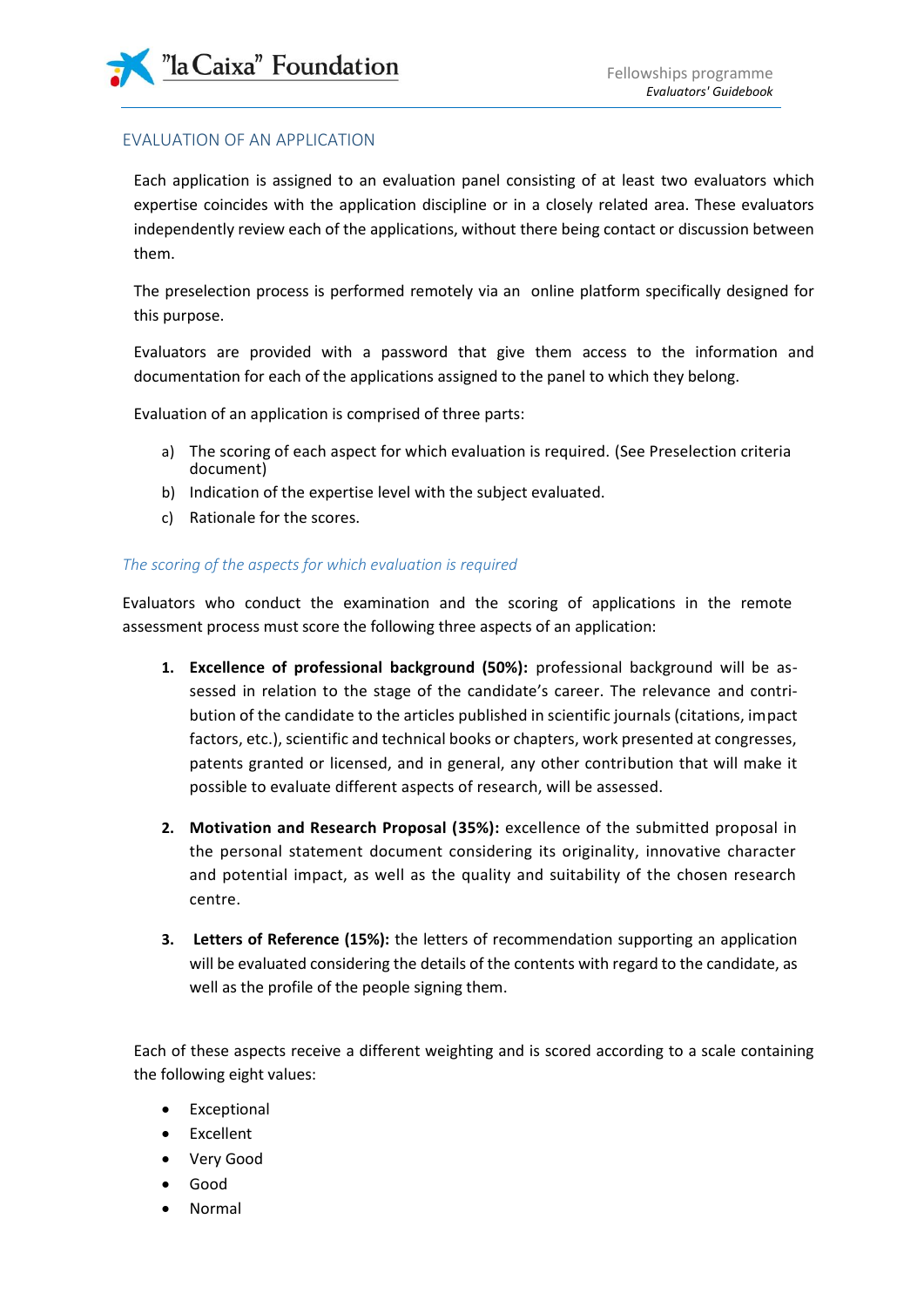

- Mediocre
- Poor
- Very poor

Each one of these values corresponds to a score that ranges from 1 (very poor) to 8 (exceptional). A final grade is totalled from the sum of assigning values to each aspect evaluated and the respective weighting of these aspects, which corresponds to the evaluator for that application. In addition, a qualitative score of some additional aspects must also be given. This scoring will be shown to the evaluators who are part of the assessment committees and, if necessary, will be used to break a draw between candidates with the same score.

#### *Indication of the level of familiarity with the subject evaluated*

Evaluators should indicate, for each application examined, their level of familiarity with the discipline of the application.

When the level of familiarity expressed is not homogeneous among evaluators who score an application, each evaluator's score will, as appropriate, be overweighted or underweighted, so that the more expert the evaluator is, the greater impact this will have on the final grade for the application.

#### *Stages of evaluation*

Applications are evaluated in the remote assessment process based on a two-stage procedure.

#### Stage 1: Scoring

In this first stage, evaluators complete their scores for each application and, once all the applications assigned to them have been reviewed and scored, they are submitted to the "la Caixa" Fellowships Programme Office.

#### Fase 2: Review

The system monitors the consistency of evaluations between evaluators who examine and score the same applications, and also take into account the mean of each evaluator's score for the total number of applications evaluated. If a significant deviation between the scores of evaluators occurs, a second review stage is activated.

In this stage, applications that show a significant deviation in scores are sent to evaluators again. Evaluators are advised of the existence of this deviation and are asked to review their qualifications if they see fit.

#### *Rationale for the scores*

Evaluators must give a rationale for each application with a short, concise written brief (max. 1.500 characters), which includes the reasoning behind their evaluation and overall impression given by the candidate. These comments will be accessible to members of the assessment committee, together with the overall aggregate score of the application. Comments should:

- Follow a 'strengths' and 'weaknesses' writing structure.
- Include justification for the three selection criteria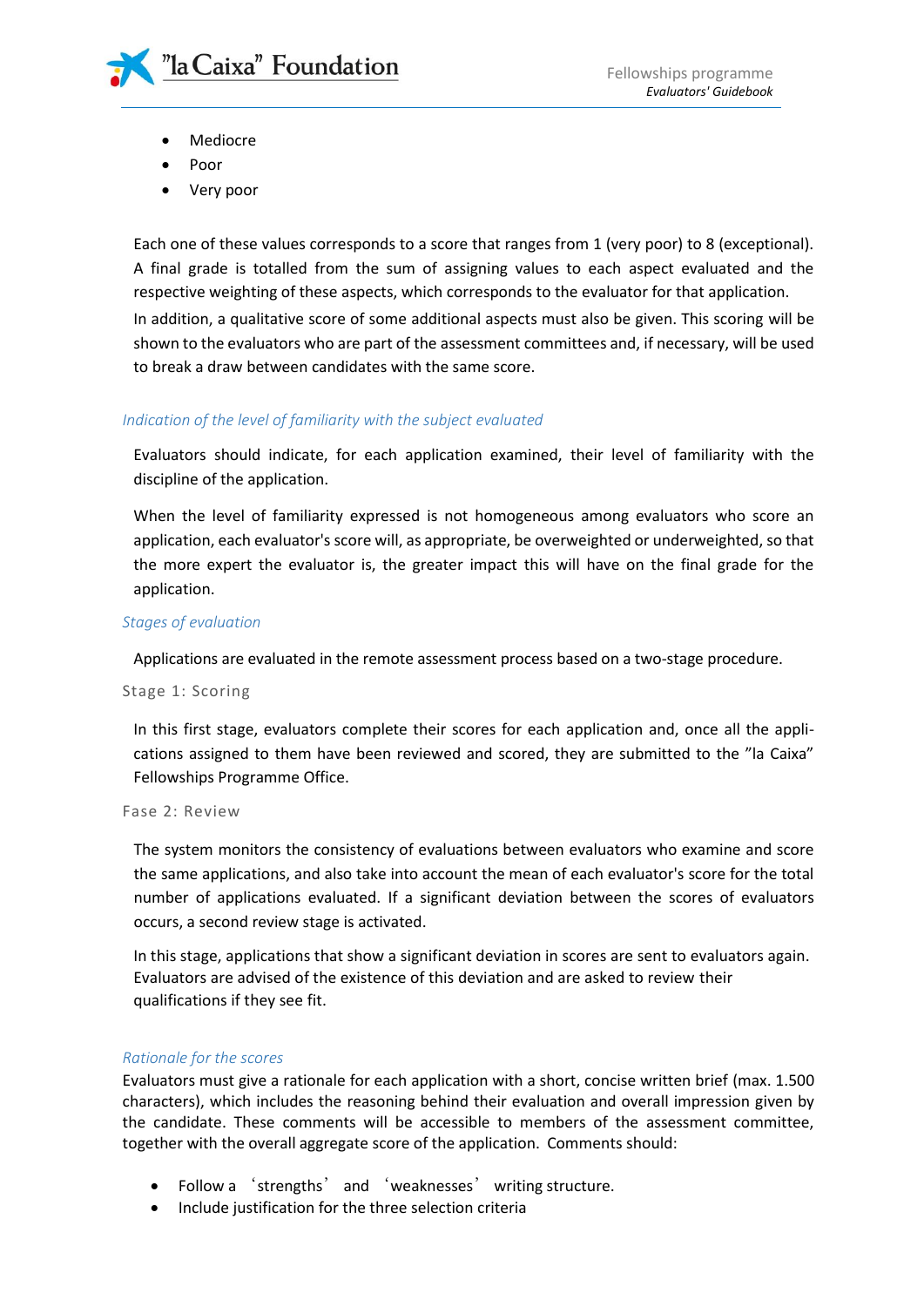

- Have a strictly professional tone and a constructive spirit
- Intend to be useful for the candidate if they want to apply for future calls

In no case should comments:

- Give information about the identity of the evaluator.
- Contain offensive, discriminatory or improper statements.
- Not correspond or be inconsistent with the numerical score.

When negative valuations need to be made, neutral evaluating expressions (e.g.: does not reach, stays below, could improve in, would benefit of, is rather poor in...) are preferable to qualifying adjectives (e.g.: bad, average, weak, etc.). The " la Caixa" Foundation Fellowships Programme Office will not review or filter any observations, which is why evaluators should be extremely careful with their wording and respectful of the candidate.

These comments will be accessible to members of the assessment committee, together with the overall aggregate score of the application. Subsequently, a person designated as "Reporter" will make a final preselection report of the candidate synthetizing and harmonizing the qualitative comments of the evaluators.

This report will be published on the candidate's application. Eventually, they should be useful if the candidate wants to apply for future calls. In any case, comments should have a strictly professional tone and a constructive spirit.

#### *Recommendations to the evaluator*

Before starting to evaluate an application, the best practice is for evaluators to familiarise themselves with the evaluation criteria and how the process functions in general.

- Before starting to score, evaluators should examine a certain number of applications (between four and six) to get an idea of the information provided and the correspondence between the information contained in each application and factors scored in their evaluation.
- Furthermore, before assuming the evaluation is complete and sending the scores to the Programme Office, it is a good idea to review the first applications evaluated and check that there is in no bias in their scores.

## REMOTE ASSESMENT OF APPLICATIONS

All remote assessment panels are grouped in large discipline-based committees. Depending on the size of the programme and the number of fellowships called, this grouping can be in one, two, three or four committees, as shown below: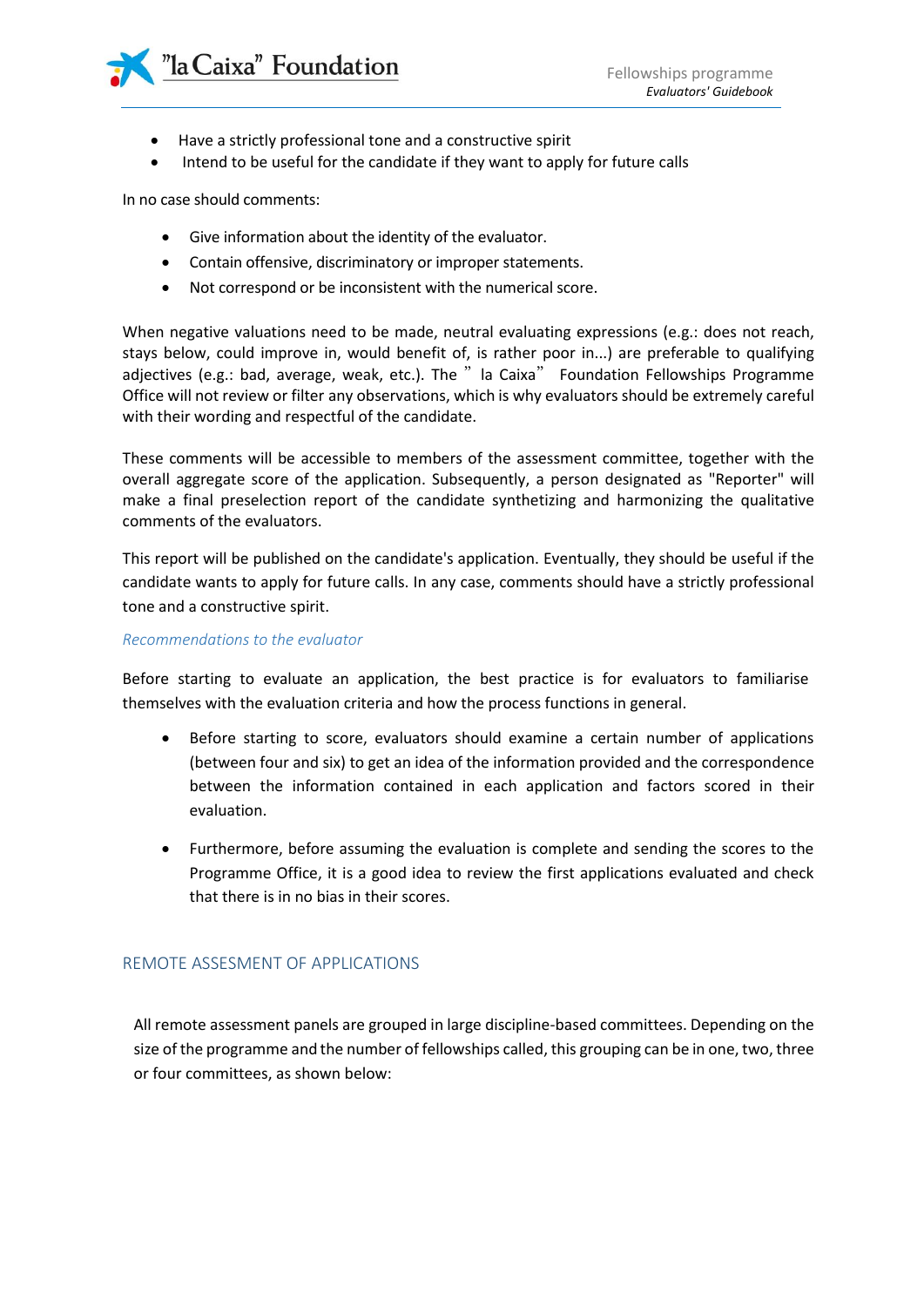

| <b>Committees</b> | <b>Disciplines</b>                   |                 |                                                                                 |                                                      |
|-------------------|--------------------------------------|-----------------|---------------------------------------------------------------------------------|------------------------------------------------------|
| 1 committee       | All disciplines                      |                 |                                                                                 |                                                      |
| 2 committees      | Arts, Humanities and Social Sciences |                 | Life Sciences, Physical Sciences,<br>Mathematics and<br>Engineering             |                                                      |
| 3 committees      | Arts, Humanities and Social Sciences |                 | Life Sciences                                                                   | Physical Sciences,<br>Mathematics and<br>Engineering |
|                   | Arts and<br><b>Humanities</b>        | Social Sciences | Life Sciences, Physical Sciences, Applied<br>Sciences and Experimental Sciences |                                                      |
| 4 committees      | Arts and<br><b>Humanities</b>        | Social Sciences | Life Sciences                                                                   | Physical Sciences,<br>Mathematics and<br>Engineering |

Considering the score resulting from the aggregation and/or weighting of the scores assigned by the evaluators to each application, a ranking of candidates, sorted from the highest to lowest score is established in each remote assessment panel.

The "la Caixa" Foundation determines, through the Programme Office, a maximum number of assessable candidates for each committee. This number is broken down between the different panels grouped under the same committee, according to a criterion that combines proportional allocation for each panel with an overall rating from standard scores of all applications from the same committee. Thus, the number of applications that will advance to the next stage is obtained for each remote assessment panel.

Applications with a weighted and/or aggregated score lower than 5 points (equivalent to a "good" value) cannot move to the next stage, even if they are classified within the group of the best scores.

In the event there are draws involving two or more applications located at the cut-off point, they will be resolved taking into account the different priority of various factors evaluated, taking into account, where appropriate, the weighting according to the evaluator's level of familiarity, according to the following criteria:

| <b>Factor evaluated</b>                                | Priority |
|--------------------------------------------------------|----------|
| Excellence of professional background                  |          |
| Motivation and research proposal                       |          |
| Reference letters received in support of the candidate |          |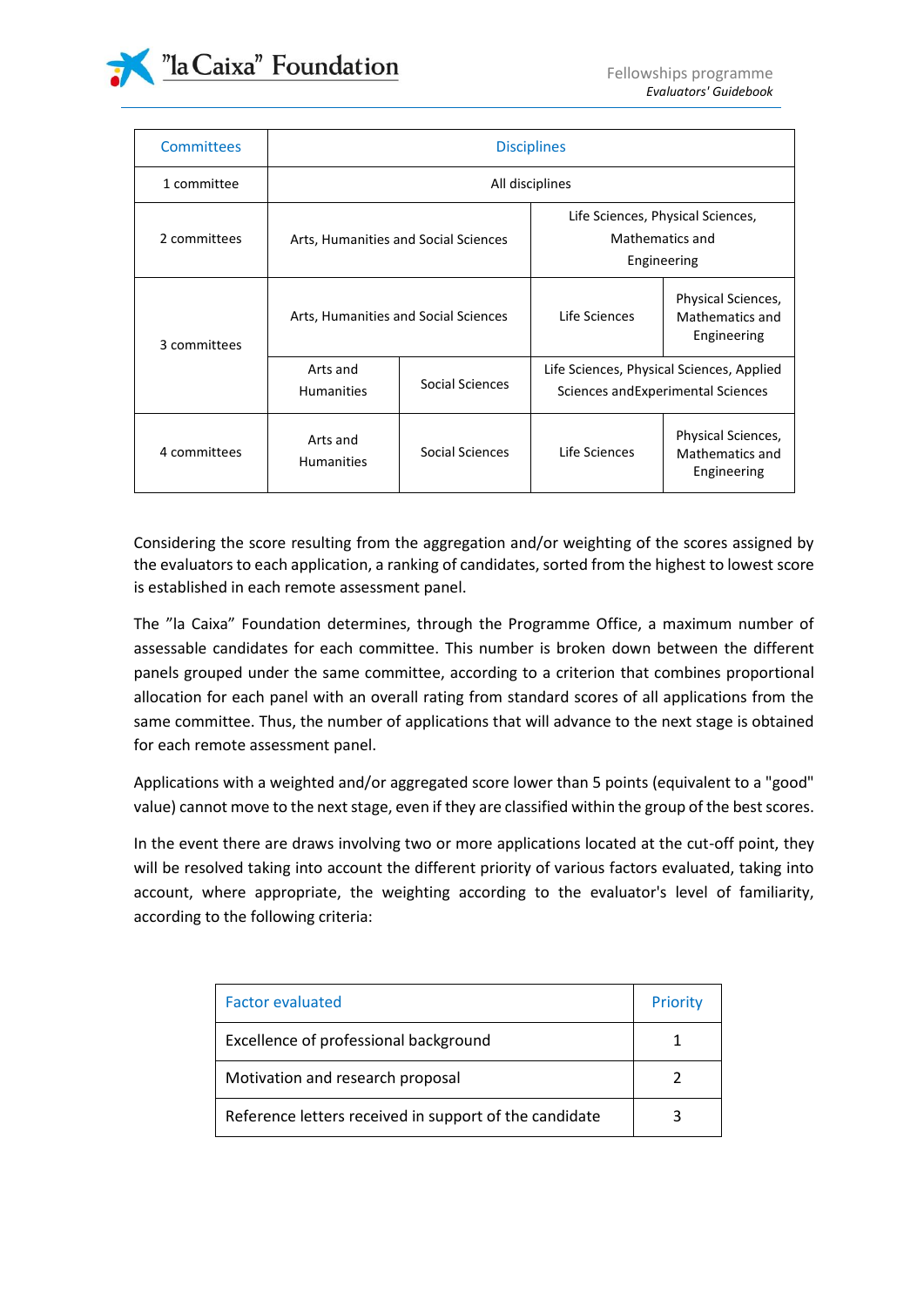"la Caixa" Foundation

If there are still draws, they will be resolved by introducing, as another weighting factor, the qualitative mark given by each of the evaluators who have evaluated the applications with equal scores.

#### INFORMATION TO EVALUATORS AND CANDIDATES

As discussed above, transparency is one of the core principles of the candidate assessment process and of the "la Caixa" Foundation Fellowships Programme. For this reason, the Programme Office seeks to make as much information available as possible to the various stakeholders involved.

#### *Information to candidates*

When the candidate remote assessment process has finalised, candidates receive information on the total number of submissions to the call; the total applications assigned to their remote assessment panel; the total number of candidates who pass to the next stage and the total number of applications assigned to the same panel who, likewise, passed to the next stage.

They are also informed of the score received by their application and the resulting classification of that score in the panel to which they were assigned.

In addition, candidates obtain information on the quartile in which their application is situated, for each aspect evaluated, in comparison to the rest of applications evaluated by the same panel.

Finally, the candidates obtain a qualitative report according to the justifications of the evaluations carried out by the experts. This report is written by an external figure to the "la Caixa" Banking Foundation called "reporter" who will make a report based on the information contained in the evaluation of each expert. The "reporter" does not act in any case as evaluator of the candidacy and is totally impartial in the writing of the report.

#### *Information for remote assessment evaluators*

When the remote assessment process finalises, each evaluator has, in turn, access to marks and comments from the rest of the experts of their panel for each application evaluated. Anonymity of all parties is maintained in all cases.

#### *Information to evaluators involved in the final face-to-face assessment interview*

Candidates who pass remote assessment progress to the last stage of the process, which consists in a personal interview before a multidisciplinary assessment committee.

Evaluators who form said committees will also have access to the scores and comments of the evaluators who, during the remote assessment, scored the applications. The anonymity of all parties is maintained in all cases.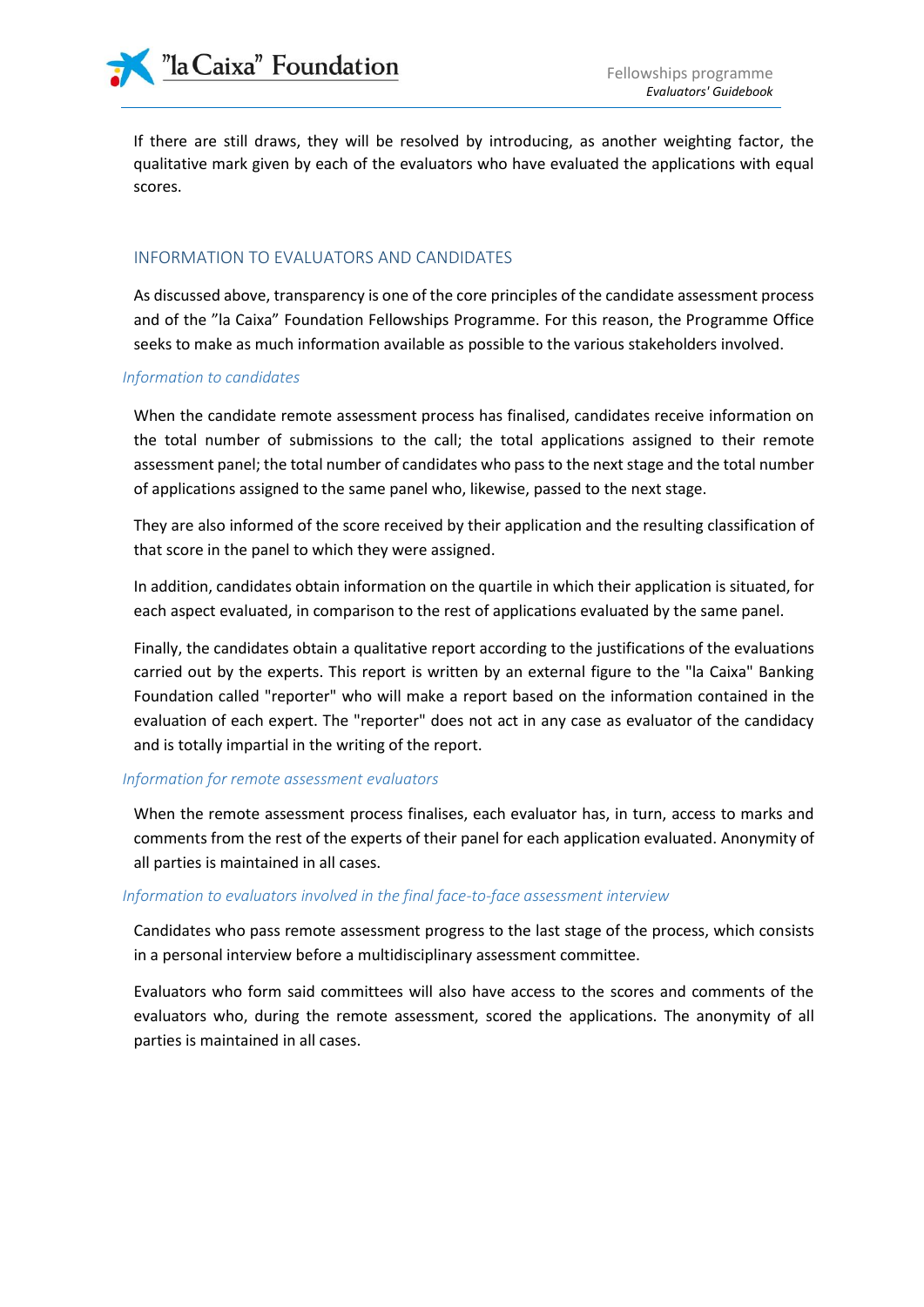# Part 3: Final assessment by face-to-face interview

# INTRODUCTION

Applicants whose applications have passed the remote assessment will be invited to a face-to-face assessment interview before a multidisciplinary committee, composed of evaluators with extensive experience in peer review assessment processes.

The last stage of the assessment process consists in a face-to-face interview in which the candidate has the opportunity to defend their statement of purpose before a multidisciplinary assessment committee.

The overall purpose of the interviews is to better evaluate the consistency and robustness of the statements of purpose of candidates who passed the remote assessment process and the candidate's suitability in relation to programme objectives.

The interview lasts 30 minutes and is carried out following this format:

- The "la Caixa" Foundation representative welcomes the candidate.
- The candidate presents, with maximum brevity (no more than fifteen minutes) a summary of their statement of purpose.
- The members of the assessment committee ask the questions they deem appropriate to evaluate the excellence of the statement of purpose and the applicant as a whole.
- Once the 30 minutes of interview have concluded, evaluators will have a maximum of 10 additional minutes to write down their scores and brief its corresponding reasoning. In no case, evaluators will discuss their individual evaluations of the candidate.

#### INTERVIEW

The representative of "la Caixa" Foundation will ensure that the interviews are carried out according to the scheduled planning, so that the candidates are called in punctually.

There are no specific guidelines on how to conduct an interview. It is the prerogative of the members of each face-to-face assessment committee to establish its own dynamics and tone, depth and scope of the questions posed to each candidate.

In general, the questions should be brief and it should be the candidate who holds the floor most of the time.

It is not necessary that all members of the face-to-face assessment committee ask the candidate questions, although it is advisable that questions are distributed evenly throughout the process.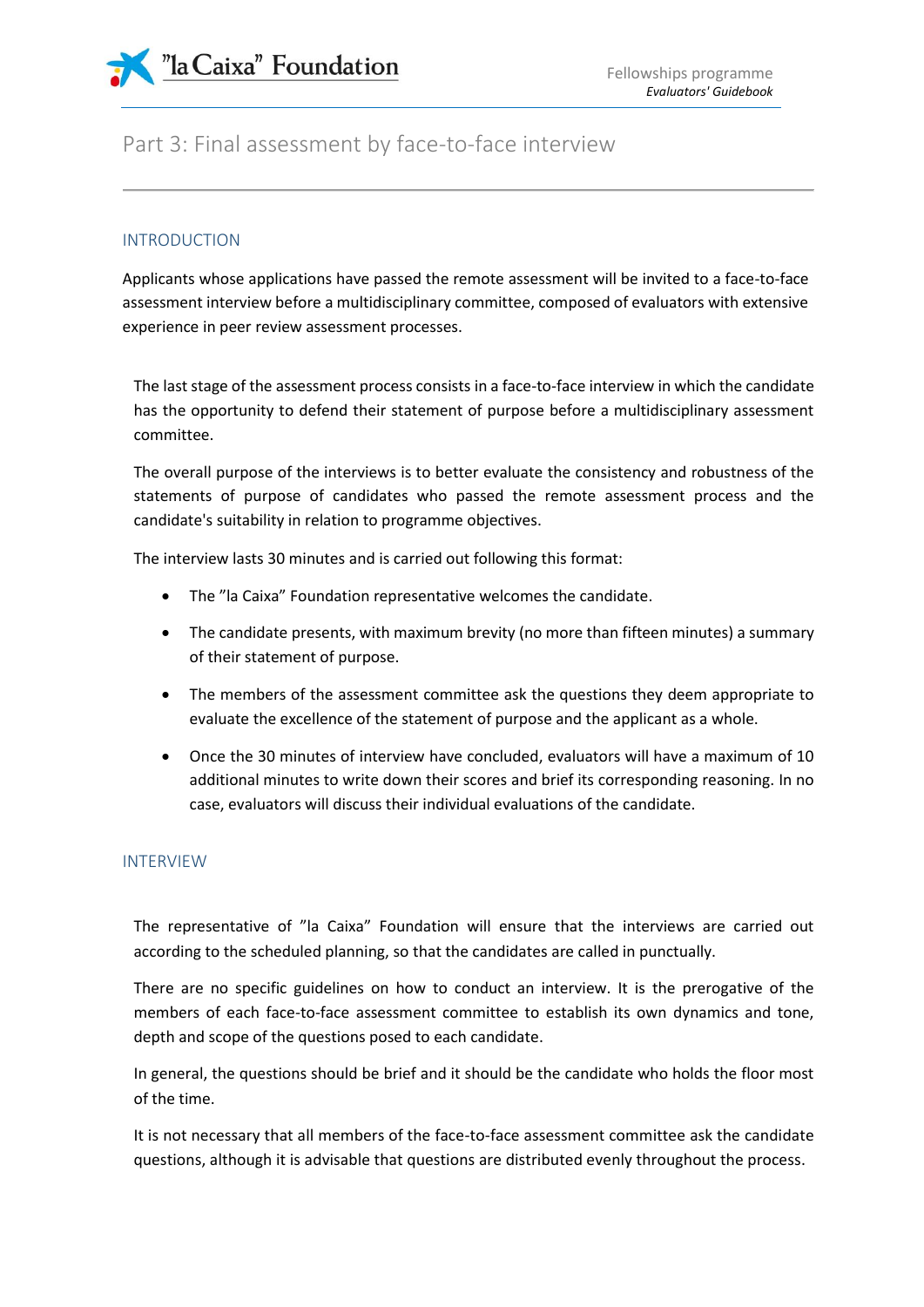

## *Preparation of the interview*

Evaluators receive information about the candidates who will be interviewed far enough in advance to adequately prepare for interviews.

The Fellowships Programme Office will send passwords to the computer platform from which they can consult the candidates' files, the evaluations assigned and comments provided in the remote assessment process.

Similarly, committee members will have information on the total number of applications submitted in the call; the total of applications assigned to the remote assessment panel for each candidate and the total number of applications assigned to the panel of candidates who have passed to the next stage.

They will also be informed of the aggregated score received by each application and the resulting classification of that score in the panel to which they were assigned.

Evaluators should carefully consider the information contained in each application and prepare in advance a provisional list of proposed questions to pose to the candidates.

#### *Recommendations to the evaluator*

- It is advisable to score, from the outset, interviews as they take place, although it is convenient, once a certain number is reached (four to six), to review the initial scores to adjust them considering the development the evaluation.
- Similarly, it is useful to take notes on each interview, since they are necessary to write the justifications of the qualifications and also later, to remember the details of the applications the face-to-face assessment committee intends to discuss.
- Except in cases deemed necessary, conventional questions or those that candidates can typically expect should be avoided.
- On the contrary, it is advisable to ask questions the answers to which may provide guidance on aspects to be evaluated in this stage (originality, methodological rigour, expository clarity, feasibility of the proposal and adaptation to the reality of the estimated impact, academic and professional curriculum regarding the stage of the career the candidate is in, etc.).
- Avoid dealing differently with those candidates whose statements are within the field of discipline with which the evaluator is more familiar. The depth and scope of the issues raised should be uniform for all applicants interviewed.
- Avoid asking questions for which the applicant has already provided answers in their application.
- It is advisable, however, to ask questions that allow the information provided in the application to be treated more in depth, or clarify issues that, according to the evaluator, are not sufficiently explained in the documentation provided.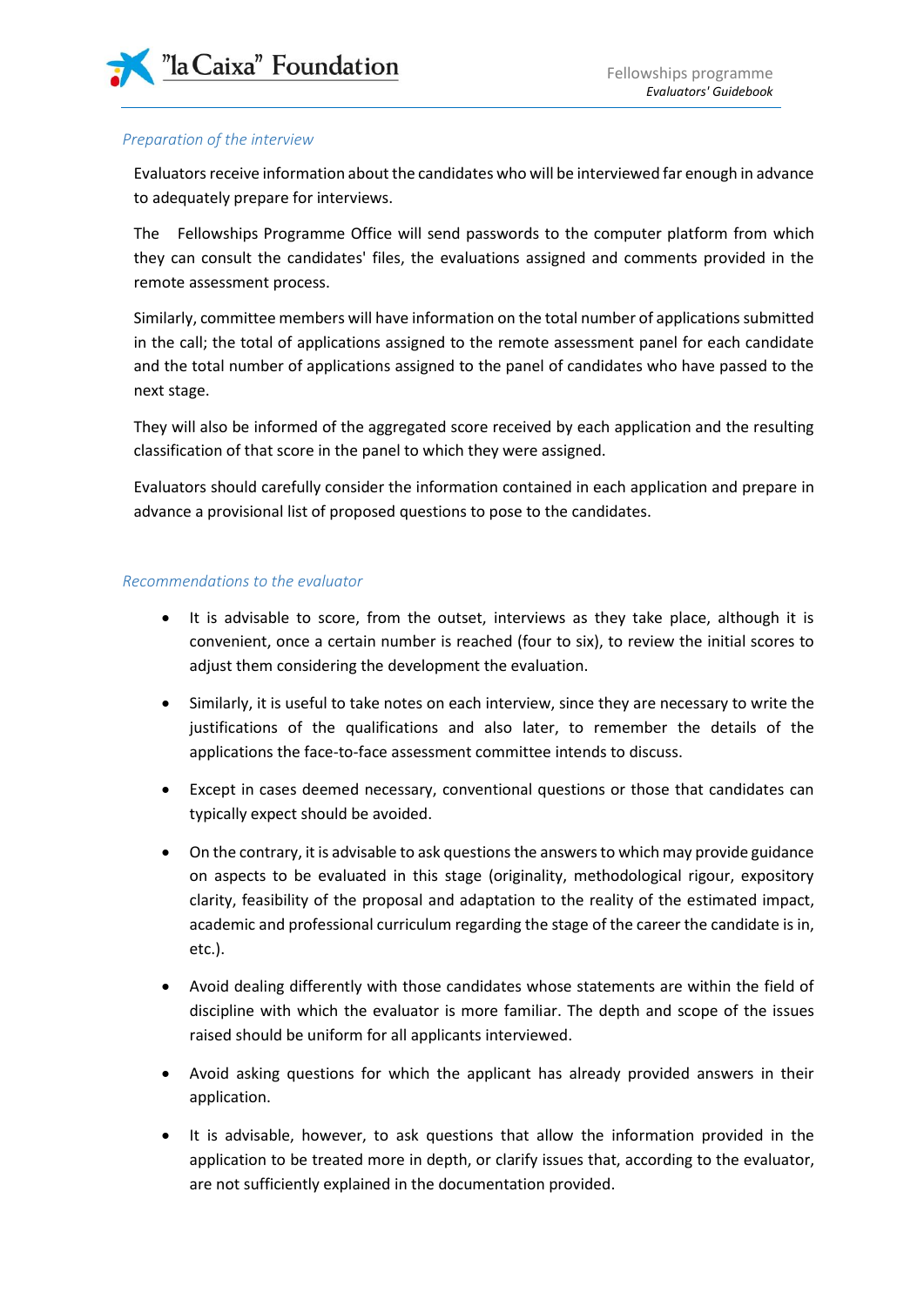

• At least part of the interview should be held in English (Depending on the programme, interviews will be held entirely in English

#### EVALUATION OF AN APPLICATION

Evaluation of an application is comprised of three parts:

- a) The scoring of each aspect for which evaluation is required.
- b) Indication of the level of familiarity with the subject evaluated.
- c) Rationale for the scores.

#### *The scoring of the aspects for which evaluation is required*

Evaluators who conduct the evaluation of applications in the face-to-face assessment process must score the following three aspects of an application:

- **Candidate's potential (30%):** the candidate's potential, paying particular attention to the candidate's interpersonal skills, such as clarity and consistency of discourse, expression of ideas, ability to present complex reasoning, teamwork, capacity for independent reasoning, originality, entrepreneurship and leadership will be evaluated.
- **Motivation and impact of the proposal (20%):** the conceptual and methodological novelty of the submitted proposal, as well as its impact, understood in its broadest sense—capacity of the submitted project to contribute towards the transformation and improvement of fields such as economy and creation of wealth, society, culture, science, citizens' quality of life, the environment or public policies—will be evaluated.
- **Academic and professional background (50%):** the contributions made in the field chosen for the research project presented, as well as the coherence between the candidate's academic education and professional background, will be evaluated.

Each of these aspects receives a different weighting and is scored according to a scale containing the evaluation concepts and the following scores:

| Qualification | Score |
|---------------|-------|
| Exceptional   | 8     |
| Excellent     | 7     |
| Very Good     | 6     |
| Good          | 5     |
| Normal        | 4     |
| Mediocre      | 3     |
| Poor          | 2     |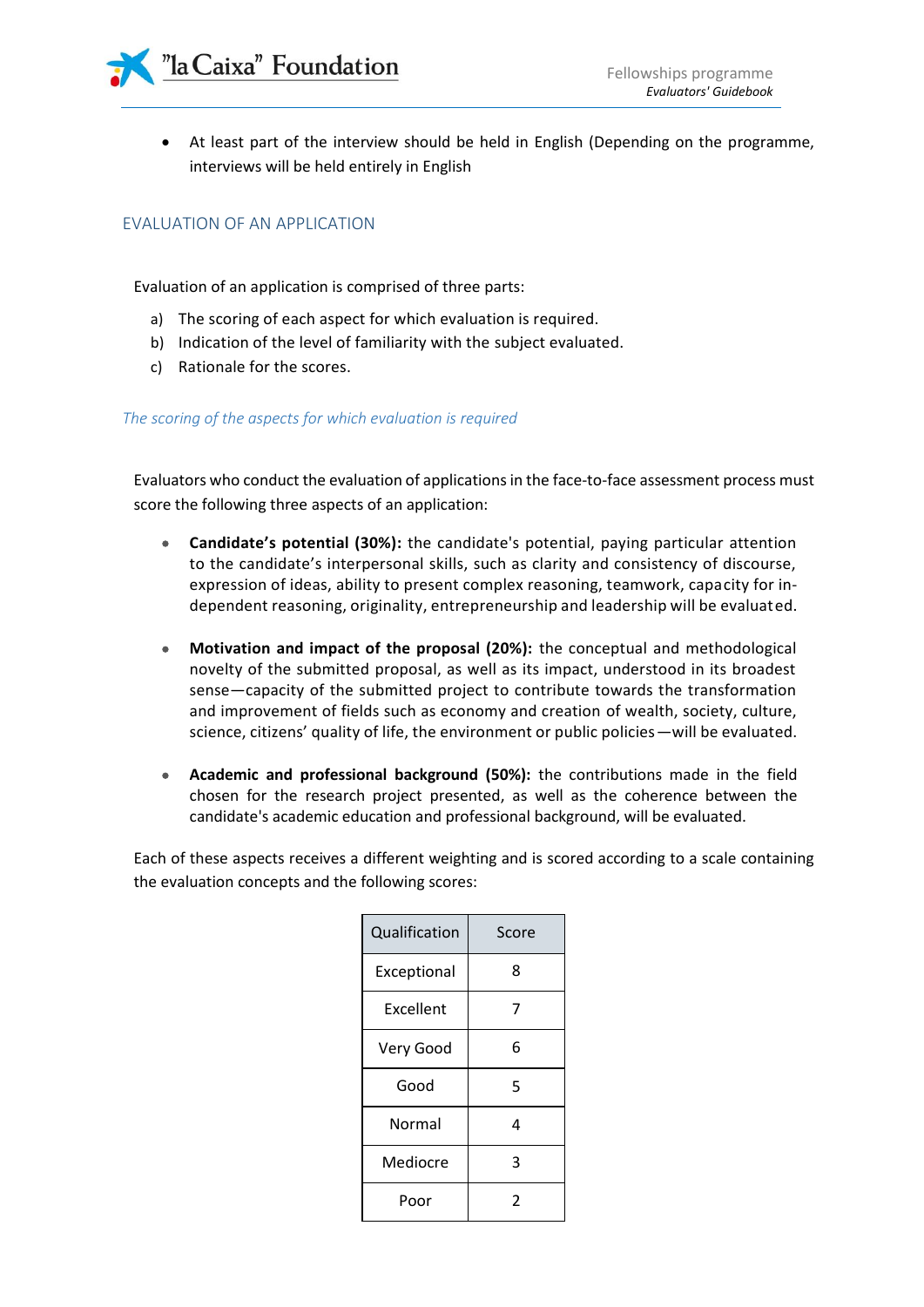

| Very poor |  |
|-----------|--|
|           |  |

#### *Indication of the level of familiarity with the subject evaluated*

Evaluators should indicate, for each application examined, their level of familiarity with the discipline of the application.

When the level of familiarity expressed is not homogeneous among evaluators who score an application, each evaluator's score will, as appropriate, be overweighted or underweighted, so that the more expert the evaluator is, the greater impact this will have on the final grade for the application.

#### *Rationale for the scores*

At the end of interviews, evaluators must provide a rationale for each application with a short, concise written brief which includes the reasoning behind their evaluation and overall impression given by the candidate emphasizing the strengths and weaknesses of each candidate. This brief have to be informed in the online evaluation platform once the interview is concluded.

This report will be published on the candidate's application. When negative valuations need to be made, neutral evaluating expressions (e.g.: does not reach, stays below, could improve in, would benefit of, is rather poor in...) are preferable to qualifying adjectives (e.g.: bad, average, weak, etc.). The "la Caixa" Foundation Fellowships Programme Office will not review or filter any observations, which is why evaluators should be extremely careful with their wording and respectful of the candidate.

Comments should:

- Follow a 'strengths' and 'weaknesses' writing structure.
- Include justification for the three selection criteria.
- Have a strictly professional tone and a constructive spirit.
- Intend to be useful for the candidate if they want to apply for future calls

In no case should comments:

- Give information about the identity of the evaluator.
- Contain offensive, discriminatory or improper statements.
- Not correspond or be inconsistent with the numerical score.

## EVALUATION PROTOCOL

Committees may not and should not jointly agree to scores as interviews progress. On the contrary, each member must individually assess candidates examined based on their own impressions arising from the interview.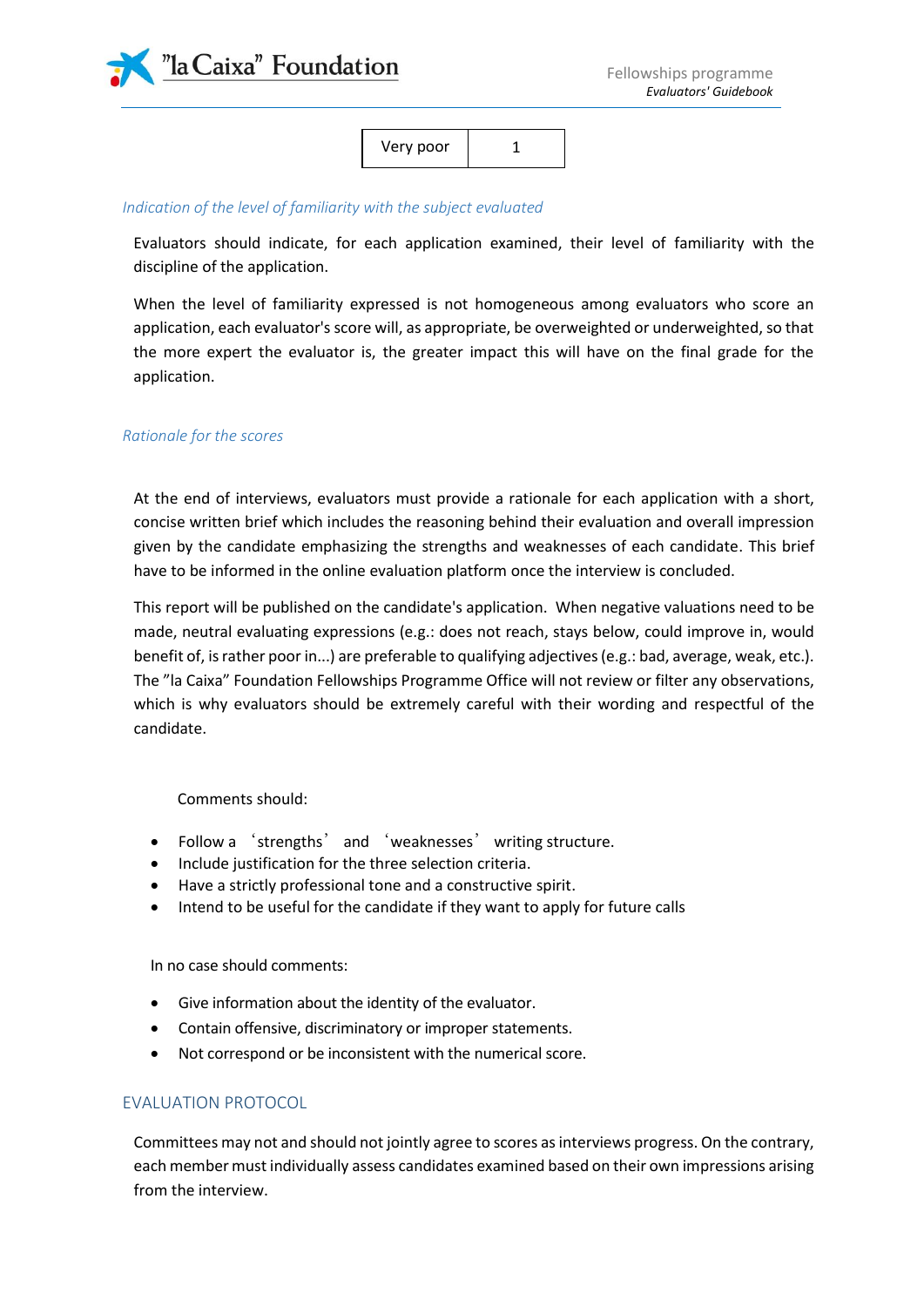After completion of all interviews, committee members must inform the "la Caixa" Foundation representative of their scores for each candidate interviewed. From these scores will result a provisional classification that shall be communicated to the committee members.

For a detailed description of the face-to-face assessment procedure at this stage of the process, please refer to the document Face-to-face assessment procedures.

#### *Aspects to take into account*

- The final list of candidates must be obtained without regard to any other aspect other than those explicitly established for evaluating an application.
- In this regard, chance factors may not be taken into consideration when determining the final list of candidates awarded a scholarship and, in particular, the following should be avoided:
	- **o** Considering geographical origin, or university of provenance, university or country of destination or any other aspects that cannot be linked to an assessment exclusively based on criteria of excellence.
	- **o** Any corporate bias, either to promote or penalise candidates that, in any manner, may be associated with committee members due to the field of their discipline, specific subject of the project, university of destination or provenance, etc.

#### AWARD OF FELLOWSHIPS

The "la Caixa" Foundation shall communicate, in an initial meeting with members from all committees that will be held before the first interview, the number of fellowships assigned to each committee and the number of candidates on the waiting list and their order.

The determination of the candidates awarded a fellowship for each committee will result from the classification obtained based on the scores assigned by each evaluator for each application. Only candidates with the highest scores in the rankings will be awarded a fellowship.

The members of each committee should express their conformity with the outcome of the process by signing a document that includes the final classification of the candidates evaluated and the corresponding award of fellowships and candidates on the waiting list.

It will not be possible to award fellowships to candidates who obtain an aggregate final score lower than 6. If a committee does not have enough candidates with the minimum score required to be eligible as fellowship holders, it will release fellowship not awarded. These fellowships will be reassigned by the "la Caixa" Foundation among the other committees.

If all committees consider the level of the candidates interviewed does not reach the minimum required for being awarded a fellowship, these fellowships will be declared void.

Committees that do not grant all the fellowships may not declare candidates on their waiting list.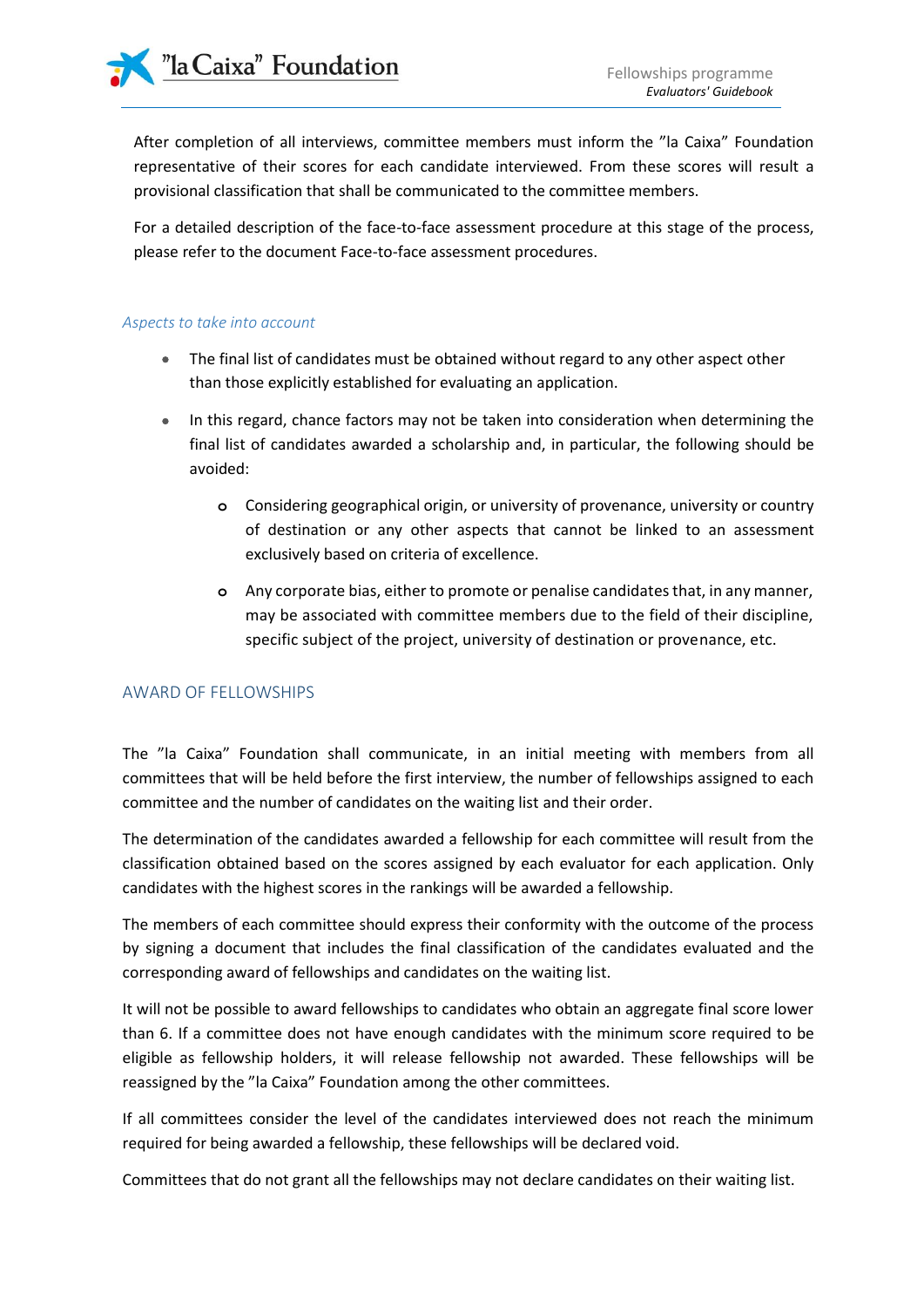

## ETIQUETTE

There is no protocol specifically established to conduct interviews or to ask questions. It is assumed that questions will be raised politely and with respect and that the process will be conducted within the limits commonly considered as reasonable and correct.

Keep in mind, however, that it is quite natural that candidates attend the assessment interview in a highly tense and sensitive state. It is, therefore, recommended that evaluators, at least in the opening minutes, establish a cordial atmosphere that encourages the candidate to relax.

At any rate, that does not mean evaluators should forgo asking difficult questions or leading candidates away from their comfort zone, provided it is considered necessary for a more effective evaluation.

The entire time reserved for the interview should be used.

Avoid mentioning the previous interview when a new candidate is entering the interview room, or giving any information about previous candidates or interviews.

Notes taken on other candidates or documents with their scores should also be kept out of reach of candidates.

Committee members should not, under any circumstance, inform candidates of their judgments regarding the statements of purpose discussed, nor suggest their qualification or predict the outcome of their application.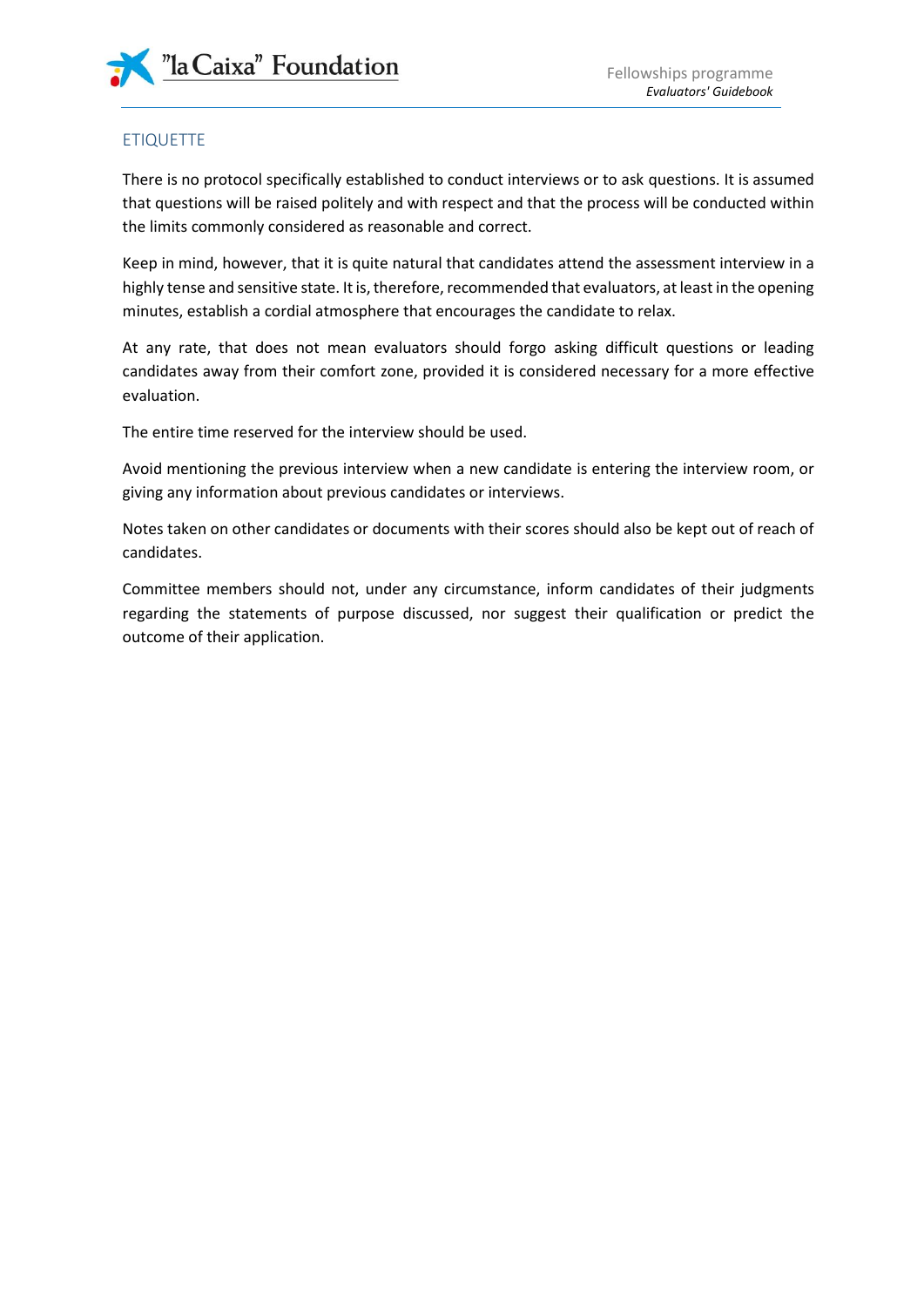# ANNEX 1: Remote Assessment panels

| Life Sciences Committee |                                                                                                                      |  |
|-------------------------|----------------------------------------------------------------------------------------------------------------------|--|
| Life Sciences 1         | Medicine, Public Health, Sport Sciences, Nutrition, Clinical Psychology, Health<br>Management                        |  |
| Life Sciences 2         | Animal, Plant, Environmental Biology, Physiology, Ecology and Conservation                                           |  |
| Life Sciences 3         | Human Biology, Microbiology, Molecular Biology, Genetics, Cellular Biology,<br>Genomics and Proteomics, Biochemistry |  |
| Life Sciences 4         | Agriculture, Veterinary Science, Animal Production, Forestry                                                         |  |
| Life Sciences 5         | Biotechnology, Bioinformatics, Pharmacy, Food Technology                                                             |  |

| <b>Physical Sciences, Mathematics and Engineering Committee</b>             |                                                                                                                                         |  |
|-----------------------------------------------------------------------------|-----------------------------------------------------------------------------------------------------------------------------------------|--|
| <b>Physical Sciences,</b><br><b>Mathematics and</b><br><b>Engineering 1</b> | Theoretical and Applied Mathematics, Computer Sciences                                                                                  |  |
| <b>Physical Sciences,</b><br><b>Mathematics and</b><br><b>Engineering 2</b> | Physics                                                                                                                                 |  |
| <b>Physical Sciences,</b><br><b>Mathematics and</b><br><b>Engineering 3</b> | Geology, Earth Sciences, Environmental and Atmosphere Sciences, Mines, Geological<br>Engineering, Oceanography, Hydrology               |  |
| <b>Physical Sciences,</b><br><b>Mathematics and</b><br><b>Engineering 4</b> | Civil and Construction Engineering, Energy, Nuclear Energy and Renewable Energy<br>Engineering                                          |  |
| <b>Physical Sciences,</b><br><b>Mathematics and</b><br><b>Engineering 5</b> | Chemistry and Chemical Engineering                                                                                                      |  |
| <b>Physical Sciences,</b><br><b>Mathematics and</b><br><b>Engineering 6</b> | Telecommunications, Electronics, Robotics, Biomedical Engineering, Automation<br>Engineering, ICT                                       |  |
| <b>Physical Sciences,</b><br><b>Mathematics and</b><br><b>Engineering 7</b> | Industrial Engineering, Mechanical Engineering, Metallurgy, Materials, Nanotechnology,<br>Aeronautical, Naval and Aerospace Engineering |  |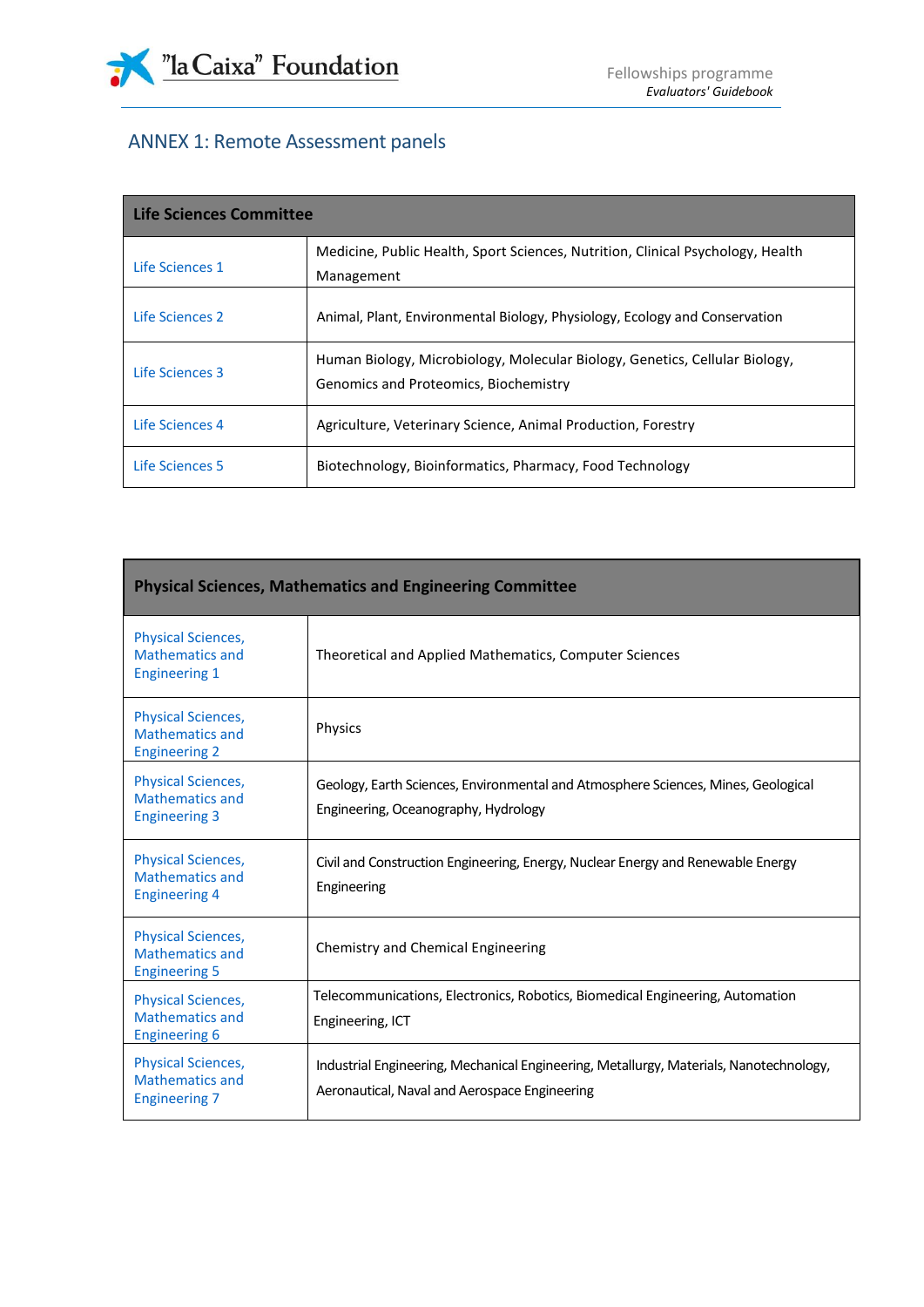